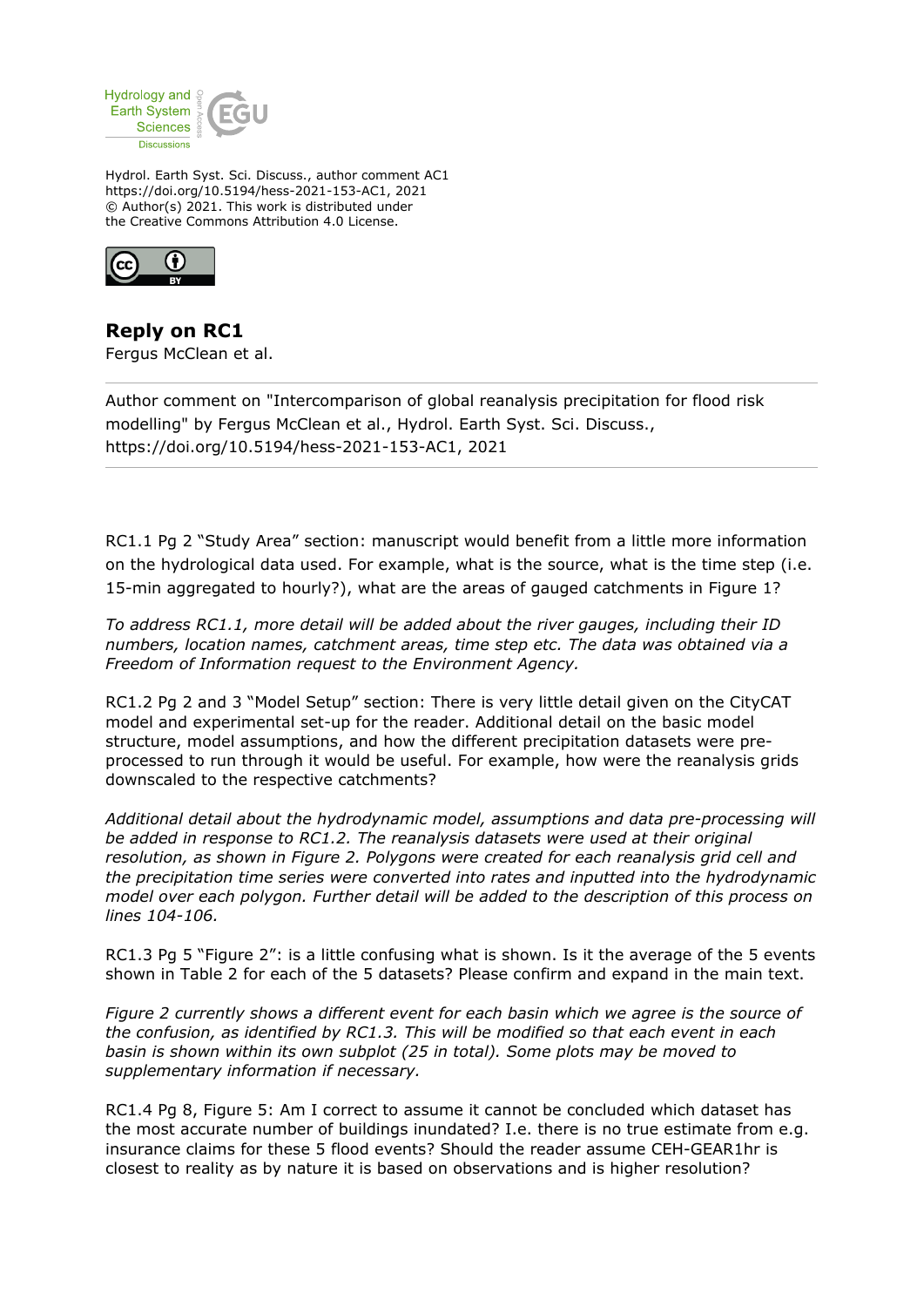*RC1.4 is correct in assuming that there is no observed building inundation data available, this will be stated in the text. It is reasonable to assume that CEH-GEAR1hr is closer to reality as it is based on observations of rainfall at weather stations (Lewis et al., 2018). The response to RC2.1 also discusses this issue. However, no claims are made about the number of inundated buildings being more accurate due to the lack of observations, as is usual in these cases.* 

RC1.5 Pg 10, L247: What is the reason for "excluding JRA-55" here?

*In response to RC1.5, JRA-55 is far outside the range of results produced by the other reanalysis products and was therefore excluded as an outlier. We will further clarify that in the text.*

RC1.6 Pg 10, L260-262: "(...CFSR only inundated on average 14.4 % fewer buildings than CEH-GEAR1hr), caution should be used when interpreting outputs from any models based on them". I think it's difficult to jump to such a conclusion based on the fact that we do not know the underlaying CEH-GEAR1hr ability to capture building inundation across the 5 flood events in reality. Please qualify.

*As mentioned above, the underlying assumption is that gauge-based products are closer to the 'truth' than reanalysis products. Therefore, we argue that the fact that using reanalysis products caused fewer buildings to be inundated is a cause for concern and shows substantial variation between different rainfall products. However, as pointed out in RC1.6, it is unknown whether the CEH-GEAR1hr estimate is closer to the truth as there are no available observations of building inundation. This will be clarified and discussed further in the text.*

RC1.7 Pg 10, L265-266: "JRA-55 should not be used in flood risk modelling". This is a very strong conclusion and given your assessment is only over 5 flood events, I would argue it's too strong. Please moderate recognising the limited sample set of events used.

*We agree that this statement "JRA-55 should not be used in flood risk modelling" will be moderated and the limited sample size acknowledged, as suggested in RC1.7.*

RC1.8 Pg 4: L126-127: The main ERA5 paper is now published by Hersbach et al. (2020) and might be useful to add

*Hersbach et al. (2020) (RC1.8) and Muñoz-Sabater et al. (2021) (RC1.10) will be referred to in the text.*

RC1.9 Pg 6: Table 3: Missing "Building" in "Mean Absolute [Building] Inundation Error" in table column header?

*Renaming "Mean Absolute Inundation Error" to "Mean Absolute Building Inundation Error" would add clarity and will be modified in Table 3 (RC1.9).*

RC1.10 Pg 10: L251-252: Progress has already been made with the new land version of ERA5, ERA5-Land (Muñoz-Sabater et al., 2021), now at 9km horizontal resolution. It would be interesting to see if this leads to improvements over ERA5 based on the spatial resolution increase. Not required in this paper, merely interested to see in future if there is much (any) benefit!

*Thank you, this looks like a good opportunity for further work and collaboration!*

Lewis, E., Quinn, N., Blenkinsop, S., Fowler, H.J., Freer, J., Tanguy, M., Hitt, O., Coxon, G., Bates, P. & Woods, R. (2018) A rule based quality control method for hourly rainfall